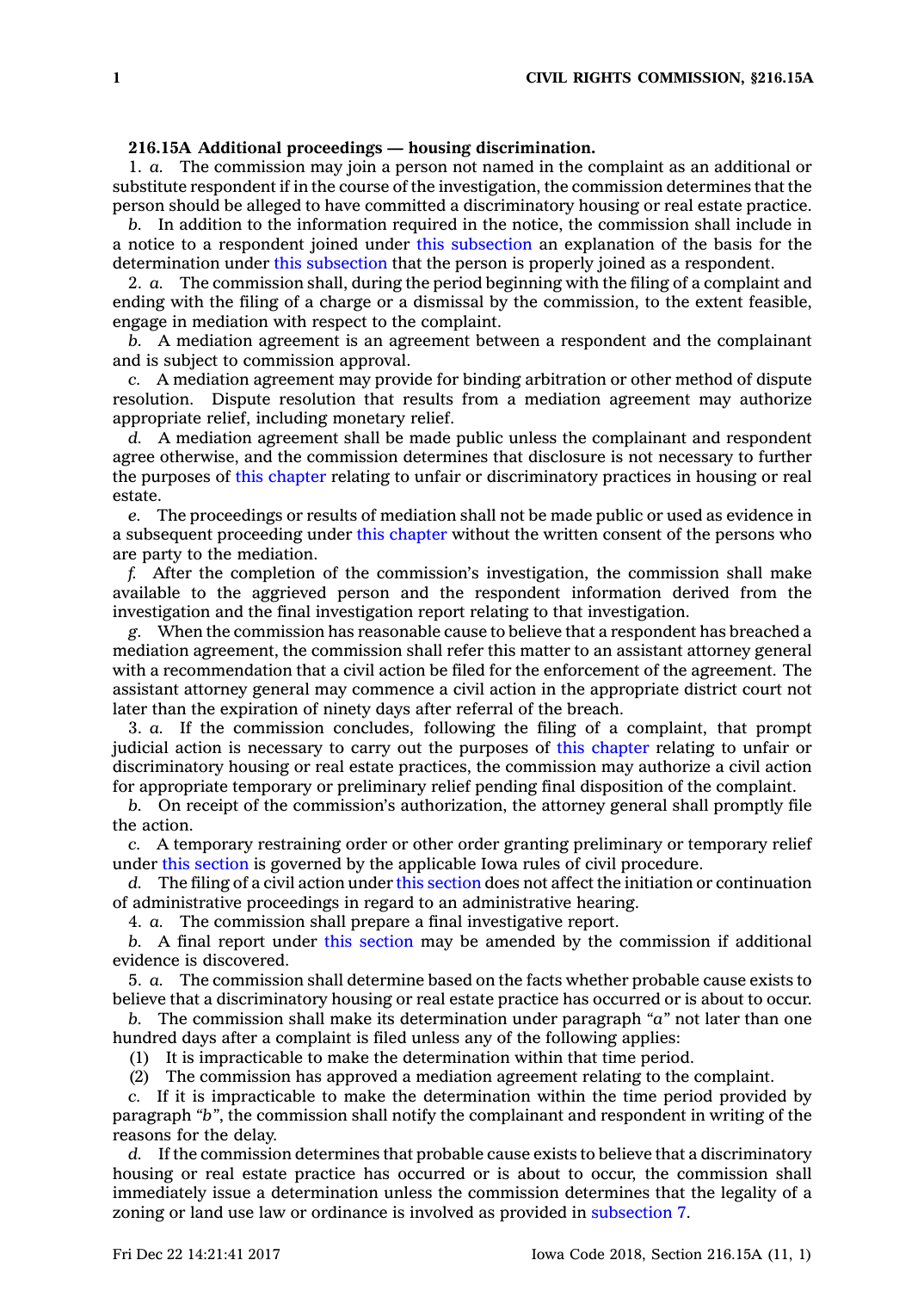## **§216.15A, CIVIL RIGHTS COMMISSION 2**

6. *a.* A determination issued under [subsection](https://www.legis.iowa.gov/docs/code/216.15A.pdf) 5 must include all of the following:

(1) Must consist of <sup>a</sup> short and plain statement of the facts on which the commission has found probable cause to believe that <sup>a</sup> discriminatory housing or real estate practice has occurred or is about to occur.

(2) Must be based on the final investigative report.

(3) Need not be limited to the facts or grounds alleged in the complaint.

*b.* Not later than twenty days after the commission issues <sup>a</sup> determination, the commission shall send <sup>a</sup> copy of the determination with information concerning the election under [section](https://www.legis.iowa.gov/docs/code/216.16A.pdf) [216.16A](https://www.legis.iowa.gov/docs/code/216.16A.pdf) to all of the following persons:

(1) Each respondent, together with <sup>a</sup> notice of the opportunity for <sup>a</sup> hearing as provided under [subsection](https://www.legis.iowa.gov/docs/code/216.15A.pdf) 10.

(2) Each aggrieved person on whose behalf the complaint was filed.

7. If the commission determines that the matter involves the legality of <sup>a</sup> state or local zoning or other land use ordinance, the commission shall not issue <sup>a</sup> determination and shall immediately refer the matter to the attorney general for appropriate action.

8. *a.* If the commission determines that no probable cause exists to believe that <sup>a</sup> discriminatory housing or real estate practice has occurred or is about to occur, the commission shall promptly dismiss the complaint.

*b.* The commission shall make public disclosure of each dismissal under this [section](https://www.legis.iowa.gov/docs/code/216.15A.pdf).

9. The commission shall not issue <sup>a</sup> determination under this [section](https://www.legis.iowa.gov/docs/code/216.15A.pdf) regarding an alleged discriminatory housing or real estate practice after the beginning of the trial of <sup>a</sup> civil action commenced by the aggrieved party under federal or state law seeking relief with respect to that discriminatory housing or real estate practice.

10. *a.* If <sup>a</sup> timely election is not made under section [216.16A](https://www.legis.iowa.gov/docs/code/216.16A.pdf), the commission shall provide for <sup>a</sup> hearing on the charges in the complaint.

*b.* Except as provided by paragraph *"c"*, the hearing shall be conducted in accordance with [chapter](https://www.legis.iowa.gov/docs/code//17A.pdf) 17A for contested cases.

*c.* A hearing under this [section](https://www.legis.iowa.gov/docs/code/216.15A.pdf) shall not be continued regarding an alleged discriminatory housing or real estate practice after the beginning of the trial of <sup>a</sup> civil action commenced by the aggrieved person under federal or state law seeking relief with respect to that discriminatory housing or real estate practice.

11. *a.* If the commission determines at <sup>a</sup> hearing under [subsection](https://www.legis.iowa.gov/docs/code/216.15A.pdf) 10 that <sup>a</sup> respondent has engaged or is about to engage in <sup>a</sup> discriminatory housing or real estate practice, the commission may order the appropriate relief, including actual damages, reasonable attorney fees, court costs, and other injunctive or equitable relief.

*b.* To vindicate the public interest, the commission may assess <sup>a</sup> civil penalty against the respondent in an amount that does not exceed the following applicable amount:

(1) Ten thousand dollars if the respondent has not been adjudged by the order of the commission or <sup>a</sup> court to have committed <sup>a</sup> prior discriminatory housing or real estate practice.

(2) Except as provided by paragraph *"c"*, twenty-five thousand dollars if the respondent has been adjudged by order of the commission or <sup>a</sup> court to have committed one other discriminatory housing or real estate practice during the five-year period ending on the date of the filing of the complaint.

(3) Except as provided by paragraph *"c"*, fifty thousand dollars if the respondent has been adjudged by order of the commission or <sup>a</sup> court to have committed two or more discriminatory housing or real estate practices during the seven-year period ending on the date of the filing of the complaint.

*c.* If the acts constituting the discriminatory housing or real estate practice that is the object of the complaint are committed by the same natural person who has been previously adjudged to have committed acts constituting <sup>a</sup> discriminatory housing or real estate practice, the civil penalties in paragraph *"b"*, subparagraphs (2) and (3) may be imposed without regard to the period of time within which any other discriminatory housing or real estate practice occurred.

*d.* At the request of the commission, the attorney general shall initiate legal proceedings